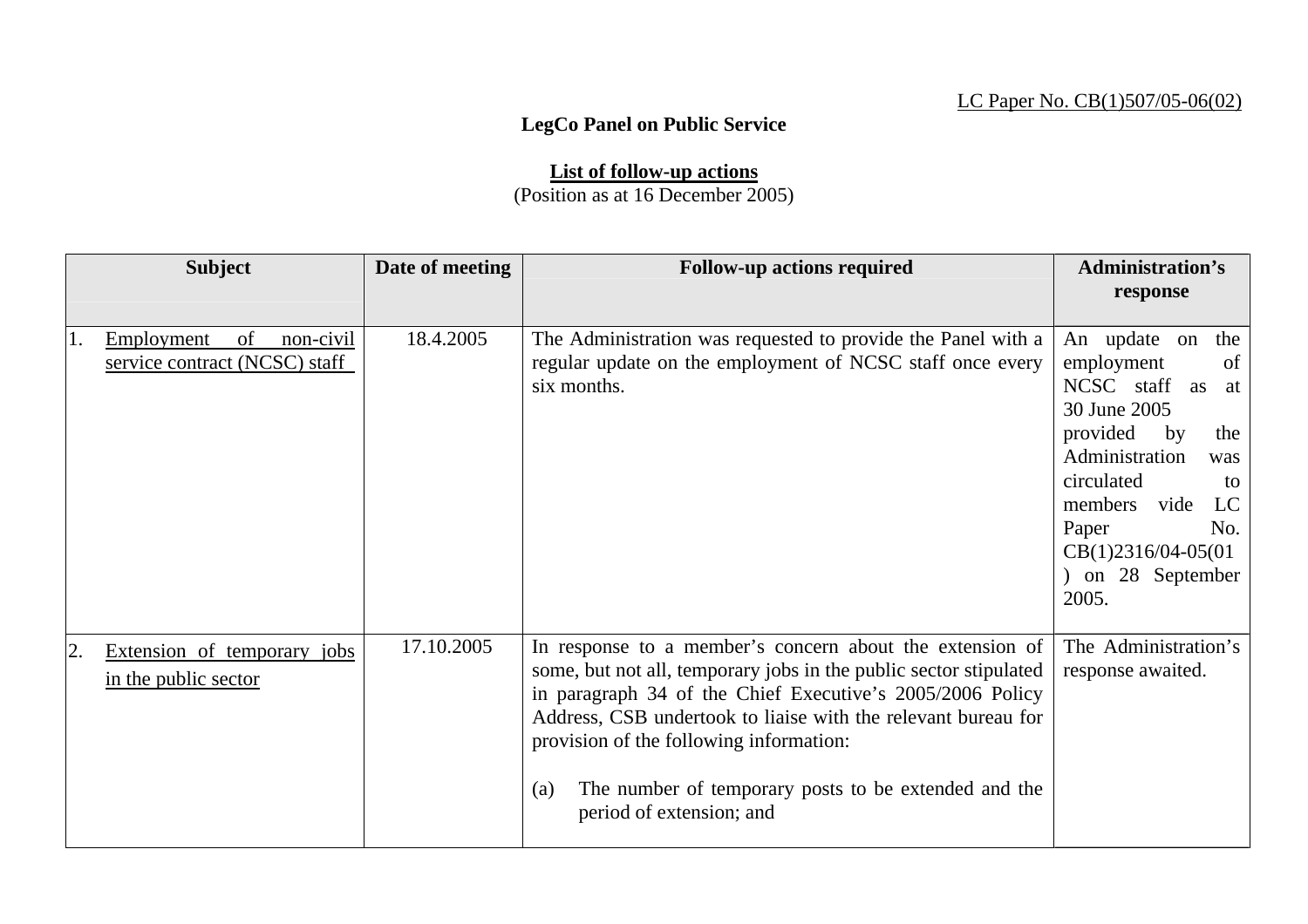| <b>Subject</b>                                                                                                 | Date of meeting | <b>Follow-up actions required</b>                                                                                                                                                                                                                                                                                                                                                                                                                                                                                                                                                                                                                                                                                                                                                                                                                                                                                                                                                                                                                                                                                                                                         | <b>Administration's</b><br>response                                                                                                                        |
|----------------------------------------------------------------------------------------------------------------|-----------------|---------------------------------------------------------------------------------------------------------------------------------------------------------------------------------------------------------------------------------------------------------------------------------------------------------------------------------------------------------------------------------------------------------------------------------------------------------------------------------------------------------------------------------------------------------------------------------------------------------------------------------------------------------------------------------------------------------------------------------------------------------------------------------------------------------------------------------------------------------------------------------------------------------------------------------------------------------------------------------------------------------------------------------------------------------------------------------------------------------------------------------------------------------------------------|------------------------------------------------------------------------------------------------------------------------------------------------------------|
|                                                                                                                |                 | The government departments involved.<br>(b)                                                                                                                                                                                                                                                                                                                                                                                                                                                                                                                                                                                                                                                                                                                                                                                                                                                                                                                                                                                                                                                                                                                               |                                                                                                                                                            |
| policy<br>Review<br>of<br>3.<br>on<br>post-service employment of<br>directorate<br>former<br>civil<br>servants | 21.11.2005      | To address members' concern about the proposed<br>(a)<br>arrangement that no minimum sanitization periods would<br>be specified for directorate officers not retiring/retired on<br>pensionable or new permanent terms (paragraph 12 of<br>the paper provided by the Administration), the<br>Administration was requested to consider the following<br>views and suggestions raised by members and improve<br>the proposed arrangement:<br>Given that more and more directorate officers were<br>(i)<br>employed on agreement terms or NCSC terms,<br>there was a need to specify minimum sanitization<br>periods for these officers, in particular those who<br>had been employed for a period of time (i.e. not<br>just a few months), and/or involved in the<br>formulation of policy and/or had access to sensitive<br>information.<br>In connection with item (i) above, a member<br>(ii)<br>suggested that directorate officers employed on<br>agreement terms or NCSC terms for three years or<br>more should be subject to the same minimum<br>sanitization periods applied to directorate officers<br>retiring/retired on pensionable or new permanent<br>terms. | The Administration's<br>response<br>was<br>circulated<br>to<br>members vide<br>LC<br>Paper<br>No.<br>$CB(1)427/05-06(01)$<br>on<br>30<br>November<br>2005. |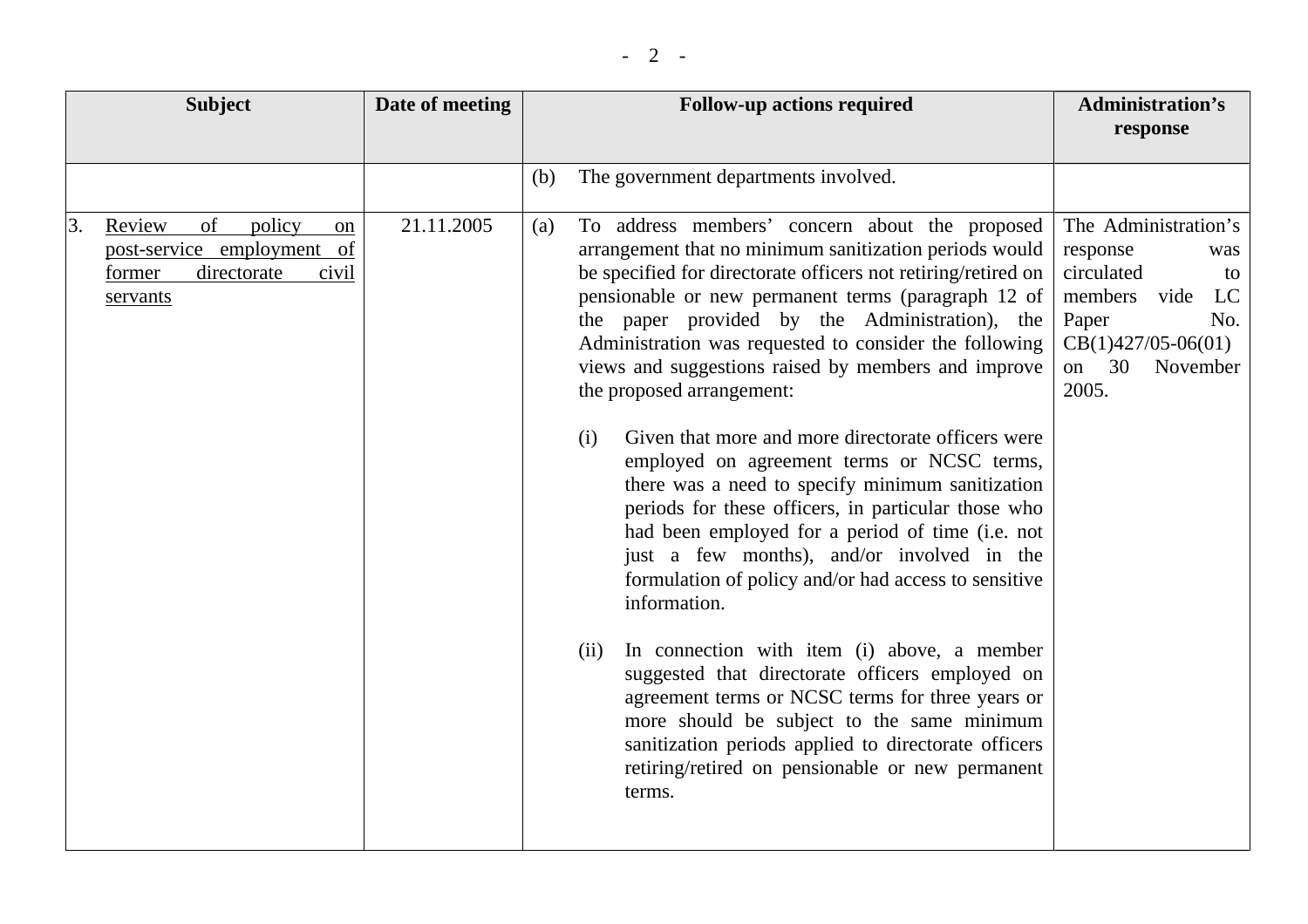| <b>Subject</b> | Date of meeting | <b>Follow-up actions required</b>                                                                                                                                                                                                                                                                                                                                                                                                                                                                                                                                                                                                                                          | <b>Administration's</b><br>response |
|----------------|-----------------|----------------------------------------------------------------------------------------------------------------------------------------------------------------------------------------------------------------------------------------------------------------------------------------------------------------------------------------------------------------------------------------------------------------------------------------------------------------------------------------------------------------------------------------------------------------------------------------------------------------------------------------------------------------------------|-------------------------------------|
|                |                 | In response to a member's concern about the controls on<br>(b)<br>cases of blanket permission given for directorate officers<br>to take up unremunerated work for non-commercial<br>organizations (paragraph 14 of the paper provided by the<br>Administration), such as cases where the officers<br>concerned were unremunerated during the service period<br>but were given remuneration after completion of their<br>work, the Administration undertook to seek legal advice<br>on the appropriate measures to strengthen controls on<br>these cases.<br>In response to members' suggestion for further<br>(c)<br>enhancing the transparency of the mechanism governing |                                     |
|                |                 | post-service employment of former directorate officers<br>by disclosing for public inspection the basic information<br>on cases of approved outside work taken up by all<br>directorate officers, irrespective of their ranking, the<br>Administration undertook to consult the staff side on the<br>suggestion.                                                                                                                                                                                                                                                                                                                                                           |                                     |
|                |                 | In response to a member's request for the Administration<br>(d)<br>to report to the Panel on whether any changes have been<br>made to the proposed arrangements for addressing the<br>various issues raised by members at the meeting, the<br>Administration undertook to provide a written response<br>to the issues.                                                                                                                                                                                                                                                                                                                                                     |                                     |
|                |                 | In response to a member's concern about the need to<br>(e)<br>strengthen the mechanism governing<br>post-service                                                                                                                                                                                                                                                                                                                                                                                                                                                                                                                                                           |                                     |